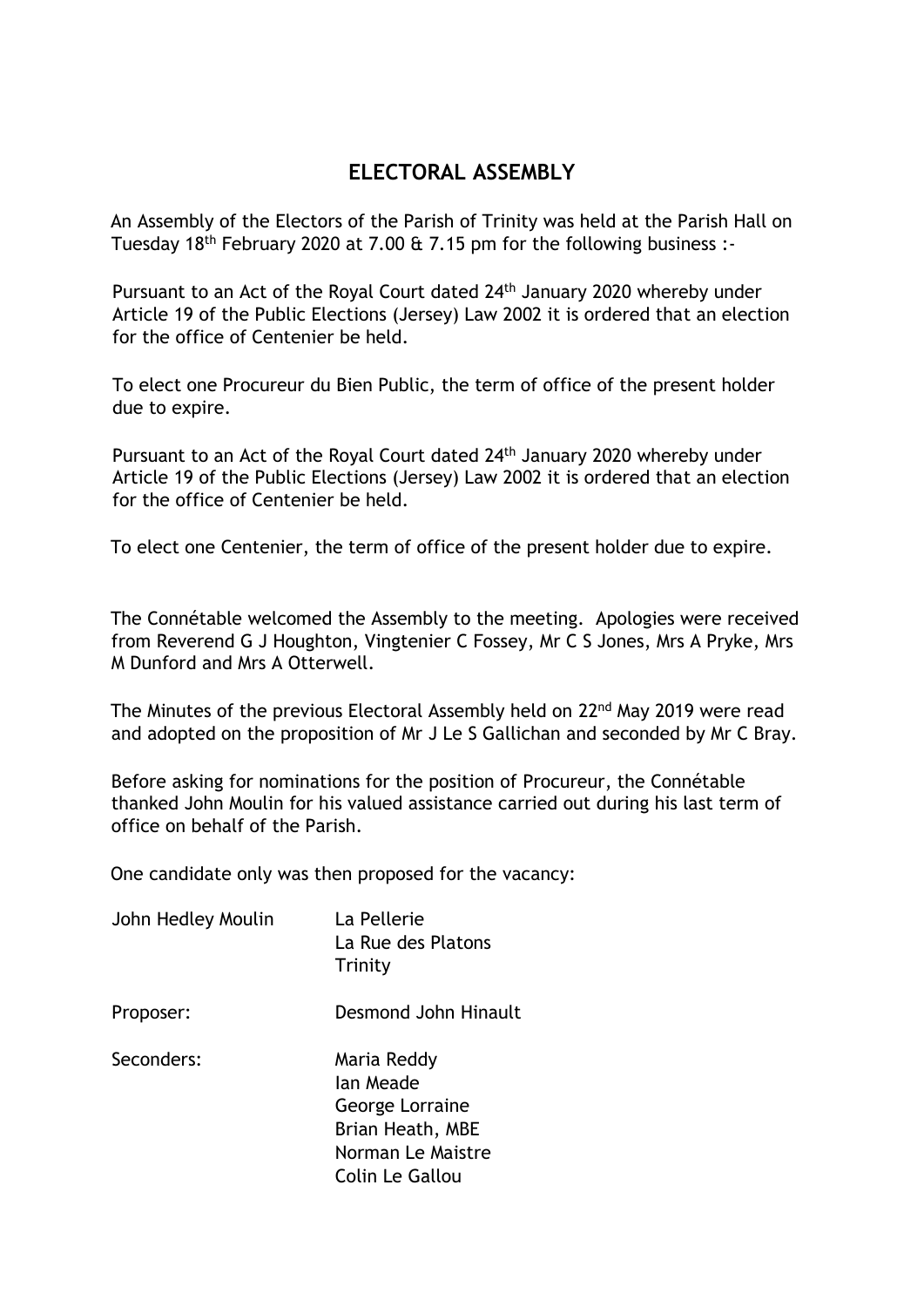## Iain Barette John Robert Norah Robert

The Assembly having lasted more than the minimum time required by Law, the Connétable declared the said John Hedley Moulin elected as Procureur, who in turn thanked his proposer and seconders, and warned him to attend the Royal Court on Friday 13<sup>th</sup> March 2020 at 10.00 am to take his oath of office.

Before asking for nominations for the position of Centenier, the Connétable paid tribute to Alan Otterwell for his valued assistance carried out during his term of office on behalf of the Parish and that he would be greatly missed by all of his colleagues in the Parish.

One candidate only was then proposed for the vacancy:

| John Barrie Howell | Underwood<br>Rue des Bouillons<br>Trinity                                                                                                                                                                        |
|--------------------|------------------------------------------------------------------------------------------------------------------------------------------------------------------------------------------------------------------|
| Proposer:          | Norman Edward Le Maistre                                                                                                                                                                                         |
| Seconders:         | Alan Dunford<br>Geoffrey John Houghton<br><b>Catherine Kirby</b><br>Sasha Holden<br>Richard Blampied<br>Lennard Martyn du Feu<br><b>Peter Robert Williams</b><br>John Le Sueur Gallichan<br>Martin Philip Pallot |

The Assembly having lasted more than the minimum time required by Law, the Connétable declared the said John Barrie Howell elected as Centenier, who in turn thanked his proposer and seconders, and warned him to attend the Royal Court on Friday 13<sup>th</sup> March 2020 at 10.00 am to take his oath of office.

There being no further business, the Connétable thanked everyone for attending and declared the meeting closed.